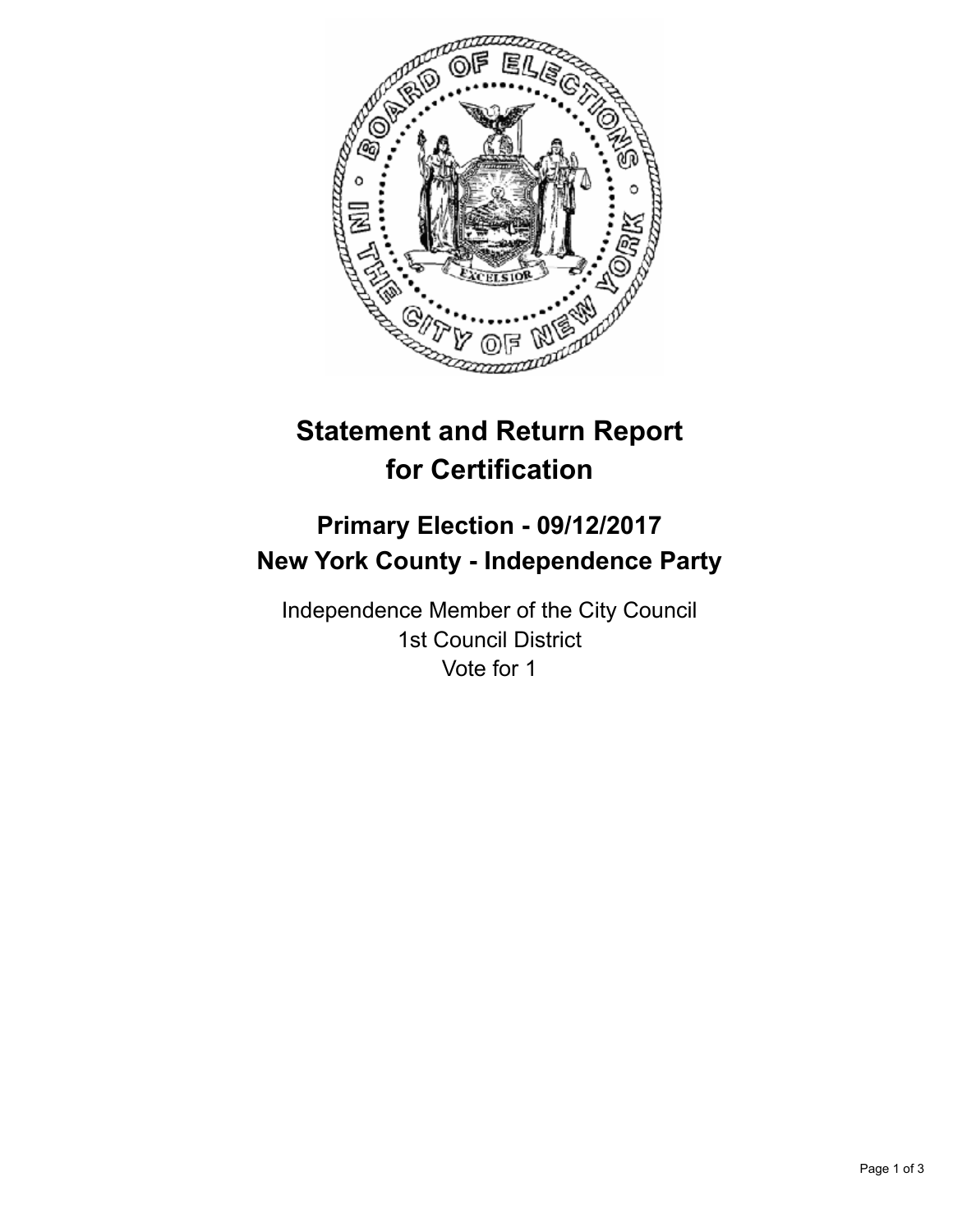

### **Assembly District 65**

| PUBLIC COUNTER                                           | 14 |
|----------------------------------------------------------|----|
| MANUALLY COUNTED EMERGENCY                               | 0  |
| <b>ABSENTEE / MILITARY</b>                               | 2  |
| AFFIDAVIT                                                |    |
| <b>Total Ballots</b>                                     | 17 |
| Less - Inapplicable Federal/Special Presidential Ballots | 0  |
| <b>Total Applicable Ballots</b>                          | 17 |
| AARON S. FOLDENAUER (WRITE-IN)                           |    |
| CAROLINA RIVERA (WRITE-IN)                               |    |
| CHRISTOPHER MARTE (WRITE-IN)                             | 4  |
| DASHIA IMPERIALE (WRITE-IN)                              | 1  |
| MARGARET S. CHIN (WRITE-IN)                              | 4  |
| UNATTRIBUTABLE WRITE-IN (WRITE-IN)                       | 5  |
| <b>Total Votes</b>                                       | 16 |
| Unrecorded                                               |    |

### **Assembly District 66**

| UNATTRIBUTABLE WRITE-IN (WRITE-IN)                       | 3 |
|----------------------------------------------------------|---|
| CHRISTOPHER MARTE (WRITE-IN)                             |   |
| CAROLINA RIVERA (WRITE-IN)                               |   |
| AARON S. FOLDENAUER (WRITE-IN)                           |   |
| <b>Total Applicable Ballots</b>                          | 6 |
| Less - Inapplicable Federal/Special Presidential Ballots | 0 |
| <b>Total Ballots</b>                                     | 6 |
| <b>AFFIDAVIT</b>                                         | 0 |
| ABSENTEE / MILITARY                                      |   |
| <b>MANUALLY COUNTED EMERGENCY</b>                        | 0 |
| <b>PUBLIC COUNTER</b>                                    | 5 |